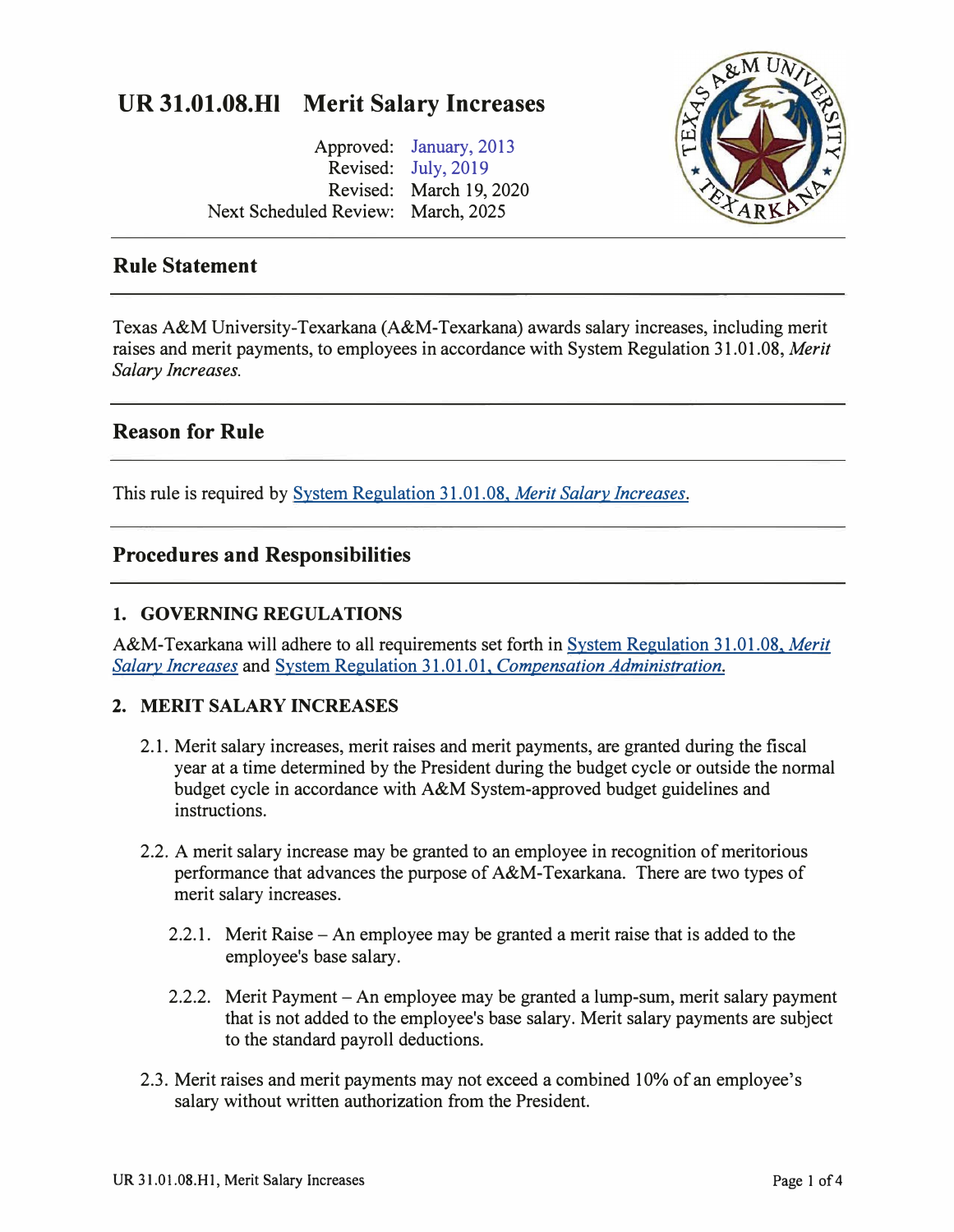- 2.4. Merit salary increases for grant-funded positions must be consistent with merit salary increases for other A&M-Texarkana personnel, regardless of whether the funds for a salary increase have been allocated in a grant award.
- 2.5. Merit salary increases considered for completing degrees or certifications should be handled as part of the overall merit process, and should not be identified as an opportunity for an additional merit increase.
- 2.6. Merit salary increases for employees shall be treated as payroll items subject to standard withholdings and deductions.

#### 3. ELIGIBILITY FOR MERIT SALARY INCREASE

- 3.1. An employee must have been employed by A&M-Texarkana for the six months immediately preceding the effective date of the merit salary increase.
- 3.2. Six months must have elapsed since the employee's last merit salary increase unless the President states in writing that a one-time merit salary payment is being made in relation to the employee's performance during a natural disaster or other extraordinary circumstance.
- 3.3. An employee who has received a salary increase of more than 10% of the employee's base salary less than six (6) months prior to the proposed effective date of the merit salary increase is not eligible for the merit salary increase unless otherwise noted in the employee's offer letter.
- 3.4. An employee must have a current/annual performance evaluation of "meets" expectations" or above (or equivalent language in modified performance evaluation forms approved by Human Resources).
- 3.5. An employee must be current on all required mandatory trainings.
- 3.6. An employee must be clear of any indebtedness to A&M-Texarkana.
- 3.7. Students employed in positions that require student status as a condition for employment are excluded from this rule and are not eligible for merit salary increases.

#### 4. CRITERIA FOR MERIT SALARY INCREASE

Merit salary raises and payments may be recommended for employees based on one or more of the following criteria.

- 4.1. An overall annual performance evaluation of "meets expectations" or above (or equivalent language in modified performance evaluation forms approved by Human Resources).
- 4.2. An employee who demonstrates efficient use of state resources that result in significant savings to A&M-Texarkana.
- 4.3. An employee who contributes an implemented innovative idea that enhances the operation of A&M-Texarkana.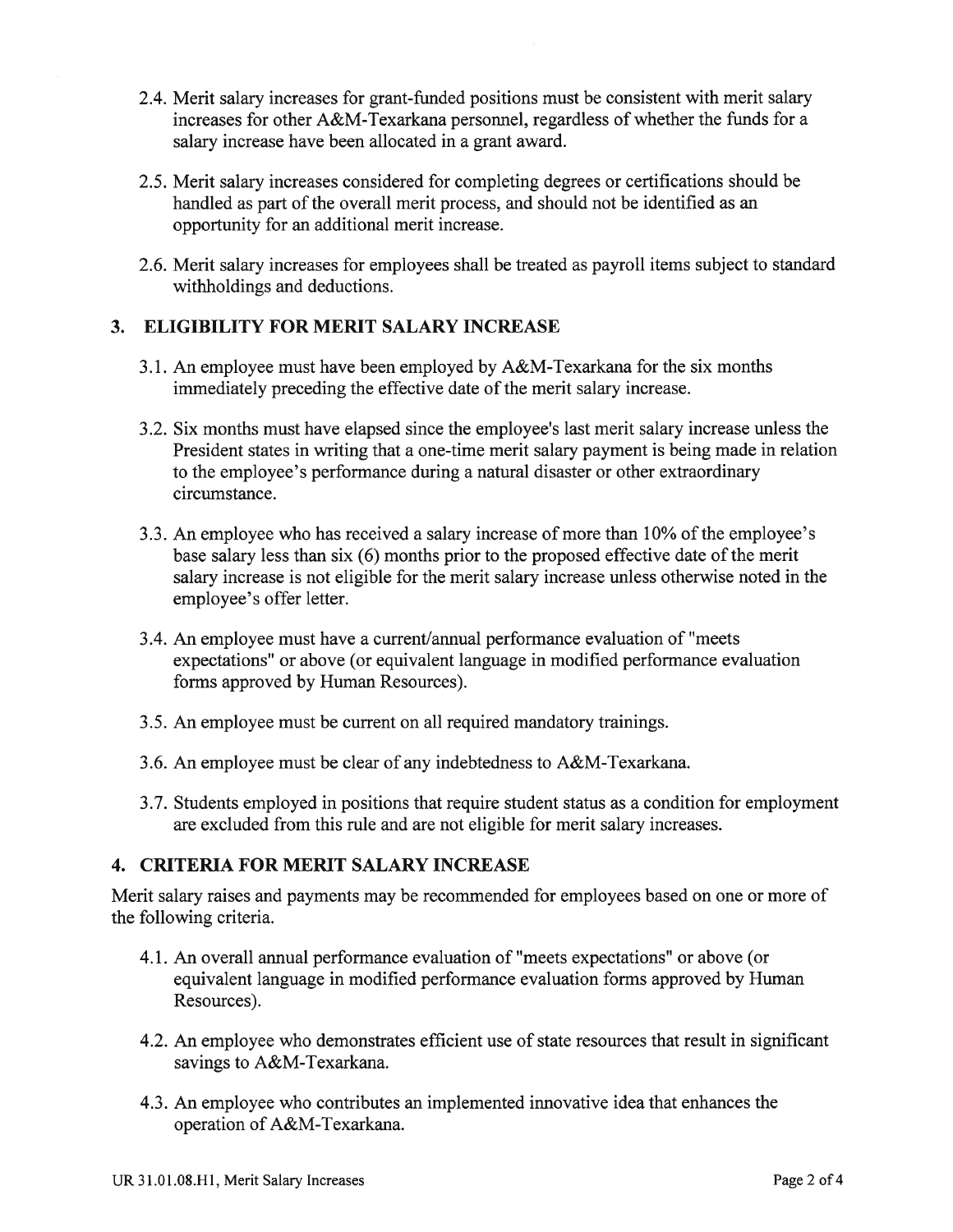4.4. An employee who demonstrates outstanding service to the department, A&M-Texarkana or the A&M System that advances the purpose and mission of A&M-Texarkana or that is above and beyond the requirements of his/her position.

#### 5. AWARD OF MERIT SALARY INCREASES

- 5.1. The Vice President for Finance and Administration will make a recommendation to the President on the availability of funds for the merit pool.
- 5.2. The President will authorize an amount/percentage for distribution to the merit pool.
- 5.3. The immediate supervisor/department head will make recommendations to the appropriate vice presidents for consideration.
- 5.4. The vice presidents/department heads will make their recommendations for final approval by the President.
- 5.5. Only the President is authorized to grant merit salary increases or approve any exceptions to the criteria outlined in this Rule.

# **Related Statutes, Policies, or Requirements**

Texas Education Code §51.962, Merit Salary Increases System Regulation 31.01.08, Merit Salary Increases System Policy 01.03, Appointing Power and Terms and Conditions of Employment System Regulation 31.01.01, Compensation Administration

# **Contact Office**

Office of Human Resources  $(903)$  223-3012